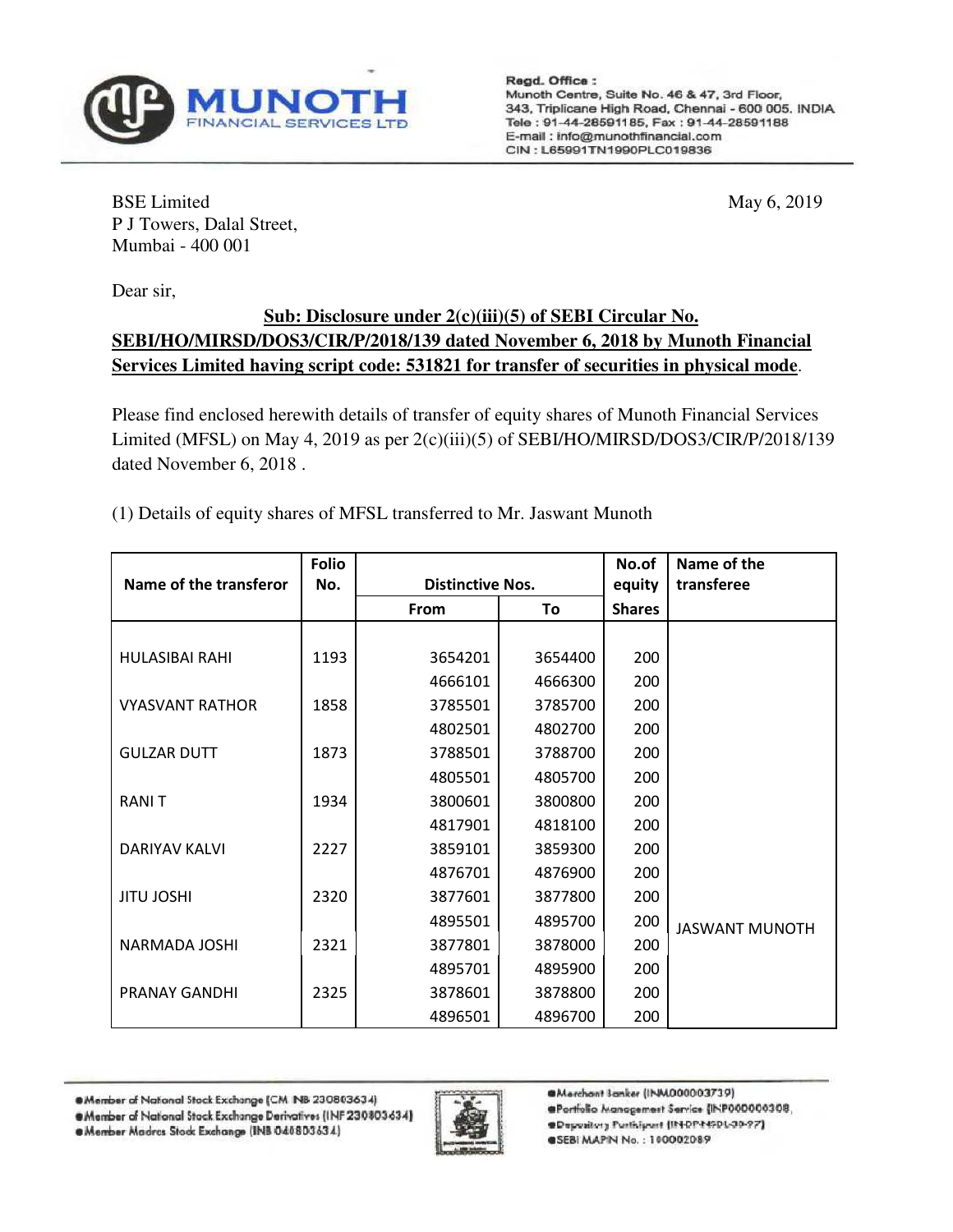

Regd. Office : Munoth Centre, Suite No. 46 & 47, 3rd Floor, 343, Triplicane High Road, Chennai - 600 005. INDIA Tele: 91-44-28591185, Fax: 91-44-28591188 E-mail: info@munothfinancial.com CIN: L65991TN1990PLC019836

| <b>BHARATH GANDHI</b> | 2331 | 3879801 | 3880000 | 200 |                       |
|-----------------------|------|---------|---------|-----|-----------------------|
|                       |      | 4897701 | 4897900 | 200 |                       |
| <b>SUJATA</b>         | 2333 | 3880201 | 3880400 | 200 |                       |
|                       |      | 4898101 | 4898300 | 200 |                       |
| SULOCHANA             | 2334 | 3880401 | 3880600 | 200 |                       |
|                       |      | 4898301 | 4898500 | 200 |                       |
| SHREYANSE             | 2335 | 3880601 | 3880800 | 200 |                       |
|                       |      | 4898501 | 4898700 | 200 |                       |
| <b>TINKU</b>          | 2336 | 3880801 | 3881000 | 200 |                       |
|                       |      | 4898701 | 4898900 | 200 |                       |
| <b>KANTABEN SHAH</b>  | 2338 | 3881201 | 3881400 | 200 |                       |
|                       |      | 4899101 | 4899300 | 200 |                       |
| SAILESH               | 2342 | 3882001 | 3882200 | 200 |                       |
|                       |      | 4899901 | 4900100 | 200 |                       |
| <b>HARESH SHAH</b>    | 2343 | 3882201 | 3882400 | 200 |                       |
|                       |      | 4900101 | 4900300 | 200 |                       |
| <b>HEMANGI SHAH</b>   | 2344 | 3882401 | 3882600 | 200 |                       |
|                       |      | 4900301 | 4900500 | 200 |                       |
| <b>JYOTI</b>          | 2457 | 3904801 | 3905000 | 200 |                       |
|                       |      | 4923301 | 4923500 | 200 |                       |
| <b>DHERMI CHAND</b>   | 2458 | 3905001 | 3905200 | 200 |                       |
|                       |      | 4923501 | 4923700 | 200 |                       |
| <b>JAGJIVAN</b>       | 2459 | 3905201 | 3905400 | 200 |                       |
|                       |      | 4923701 | 4923900 | 200 |                       |
| <b>SHANTI</b>         | 2461 | 3905601 | 3905800 | 200 |                       |
|                       |      | 4924101 | 4924300 | 200 |                       |
| ANJALI                | 2462 | 3905801 | 3906000 | 200 |                       |
|                       |      | 4924301 | 4924500 | 200 |                       |
| <b>AARTI</b>          | 2463 | 3906001 | 3906200 | 200 |                       |
|                       |      | 4924501 | 4924700 | 200 |                       |
| <b>SURESH</b>         | 2465 | 3906401 | 3906600 | 200 | <b>JASWANT MUNOTH</b> |
|                       |      | 4924901 | 4925100 | 200 |                       |
| <b>BHARATI</b>        | 2466 | 3906601 | 3906800 | 200 |                       |
|                       |      | 4925101 | 4925300 | 200 |                       |
| <b>SHARDA</b>         | 2467 | 3906801 | 3907000 | 200 |                       |
|                       |      | 4925301 | 4925500 | 200 |                       |

<sup>@</sup>Member of National Stack Exchange (CM NB 230803634)

@Member Madres Stock Exchange (INB 040803634)



@Merchant Sanker (INM000003739)

- @Portfolio Managemest Service (INP000000308,
- @Depository Participant (IN-DP-NSDL-30-97)

@SEBI MAPIN No.: 100002089

<sup>@</sup>Member of National Stock Exchange Derivatives (INF 230803634)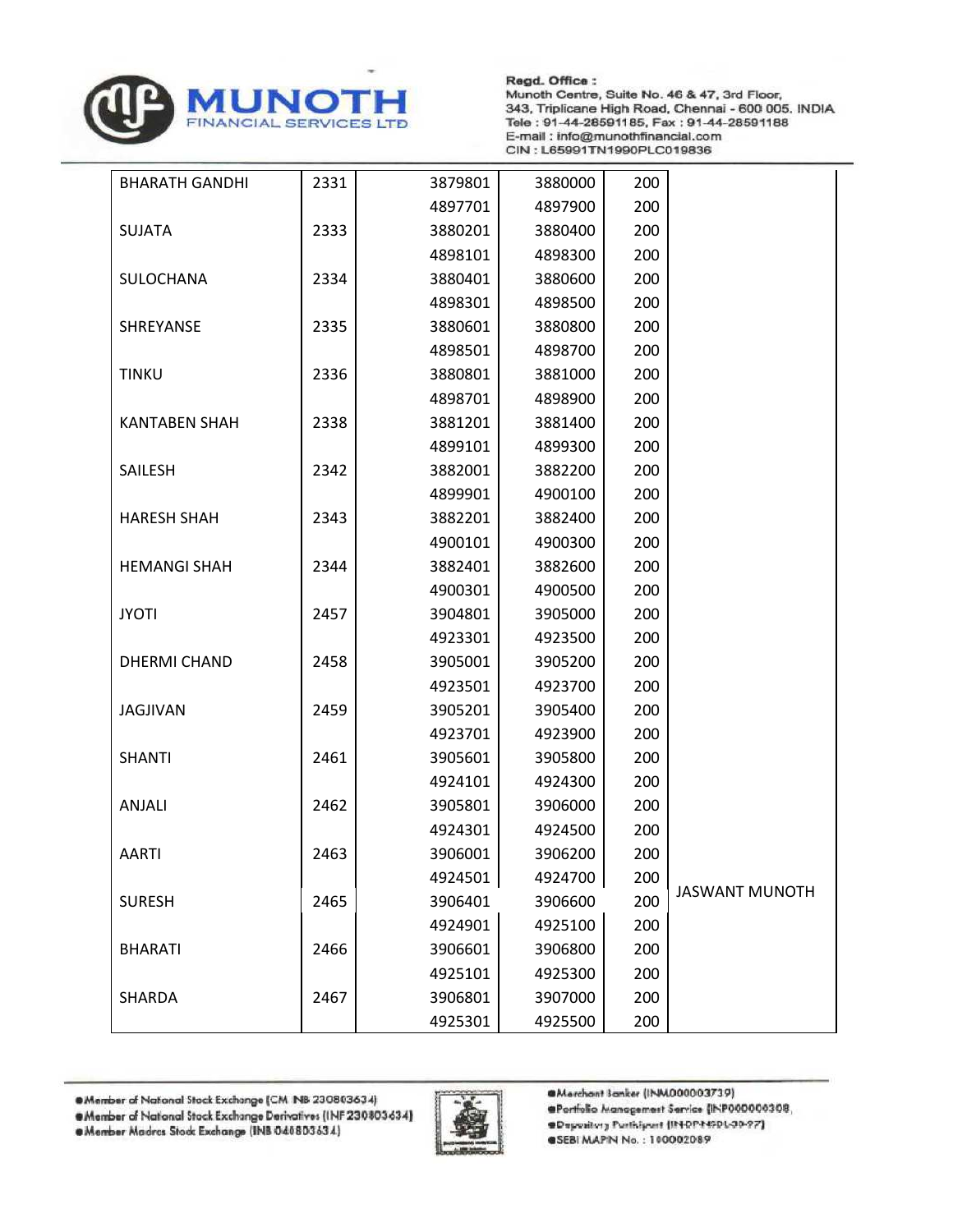

Regd. Office : Munoth Centre, Suite No. 46 & 47, 3rd Floor, 343, Triplicane High Road, Chennai - 600 005. INDIA Tele: 91-44-28591185, Fax: 91-44-28591188 E-mail: info@munothfinancial.com CIN: L65991TN1990PLC019836

| <b>BHAGYAVANTI</b>    | 2468 | 3907001 | 3907200 | 200 |                       |
|-----------------------|------|---------|---------|-----|-----------------------|
|                       |      | 4925501 | 4925700 | 200 |                       |
| <b>BHADRA</b>         | 2469 | 3907201 | 3907400 | 200 |                       |
|                       |      | 4925701 | 4925900 | 200 |                       |
| <b>RESHMA</b>         | 2470 | 3907401 | 3907600 | 200 | <b>JASWANT MUNOTH</b> |
|                       |      | 4925901 | 4926100 | 200 |                       |
| <b>GIGNESH</b>        | 2472 | 3907801 | 3908000 | 200 |                       |
|                       |      | 4926301 | 4926500 | 200 |                       |
| <b>JAGRUTI</b>        | 2479 | 3909201 | 3909400 | 200 |                       |
|                       |      | 4927701 | 4927900 | 200 |                       |
| <b>BASTIMAL BHAYA</b> | 2547 | 3922701 | 3922900 | 200 |                       |
|                       |      | 4941501 | 4941700 | 200 |                       |

(2) Details of shares transferred to Mr. Vikas Munoth

| Name of the transferor        | <b>Folio No</b> | <b>Dist. Nos</b> |         | No.of         | Name of the<br>transferee |
|-------------------------------|-----------------|------------------|---------|---------------|---------------------------|
|                               |                 | From             | To      | <b>Shares</b> |                           |
|                               |                 |                  |         |               |                           |
| <b>GANPATLAL BHAMBA</b>       | 693             | 3555101          | 3555300 | 200           |                           |
| PATADAR KHATU                 | 1034            | 3622901          | 3623100 | 200           |                           |
| PRAKASH GANDHI                | 2323            | 3878201          | 3878400 | 200           |                           |
| <b>PARTH GANDHI</b>           | 2326            | 3878801          | 3879000 | 200           | <b>VIKAS MUNOTH</b>       |
| <b>UPASANA GANDHI</b>         | 2327            | 3879001          | 3879200 | 200           |                           |
| <b>NIKITA GANDHI</b>          | 2328            | 3879201          | 3879400 | 200           |                           |
| <b>KISHORE GANDHI</b>         | 2332            | 3880001          | 3880200 | 200           |                           |
| <b>VIJAYALAKSHMI UMAKESAN</b> | 510             | 3518901          | 3519100 | 200           |                           |
|                               |                 | 4527401          | 4527600 | 200           |                           |
| <b>UMAKESAN</b>               |                 |                  |         |               |                           |
| RAJAHMANICKAM                 | 511             | 3519001          | 3519100 | 100           |                           |
|                               |                 | 4527701          | 4528000 | 300           |                           |
| AMBADAN CHARAN                | 1068            | 3629601          | 3629800 | 200           |                           |
|                               |                 | 4640301          | 4640500 | 200           |                           |
| <b>SAILESH LAL</b>            | 1077            | 3631301          | 3631500 | 200           |                           |
|                               |                 | 4642301          | 4642500 | 200           |                           |
| <b>GAURI MALI</b>             | 1276            | 3670401          | 3670600 | 200           |                           |

<sup>@</sup>Member of National Stock Exchange (CM NB 230803634)



. Member Madres Stock Exchange (INB 040803634)



@Merchant Sanker (INM000003739)

- @Portfolio Managemest Service (INP000000308,
- @Depository Participant (IN-DP-NSDL-30-97)

@SEBI MAPIN No.: 100002089